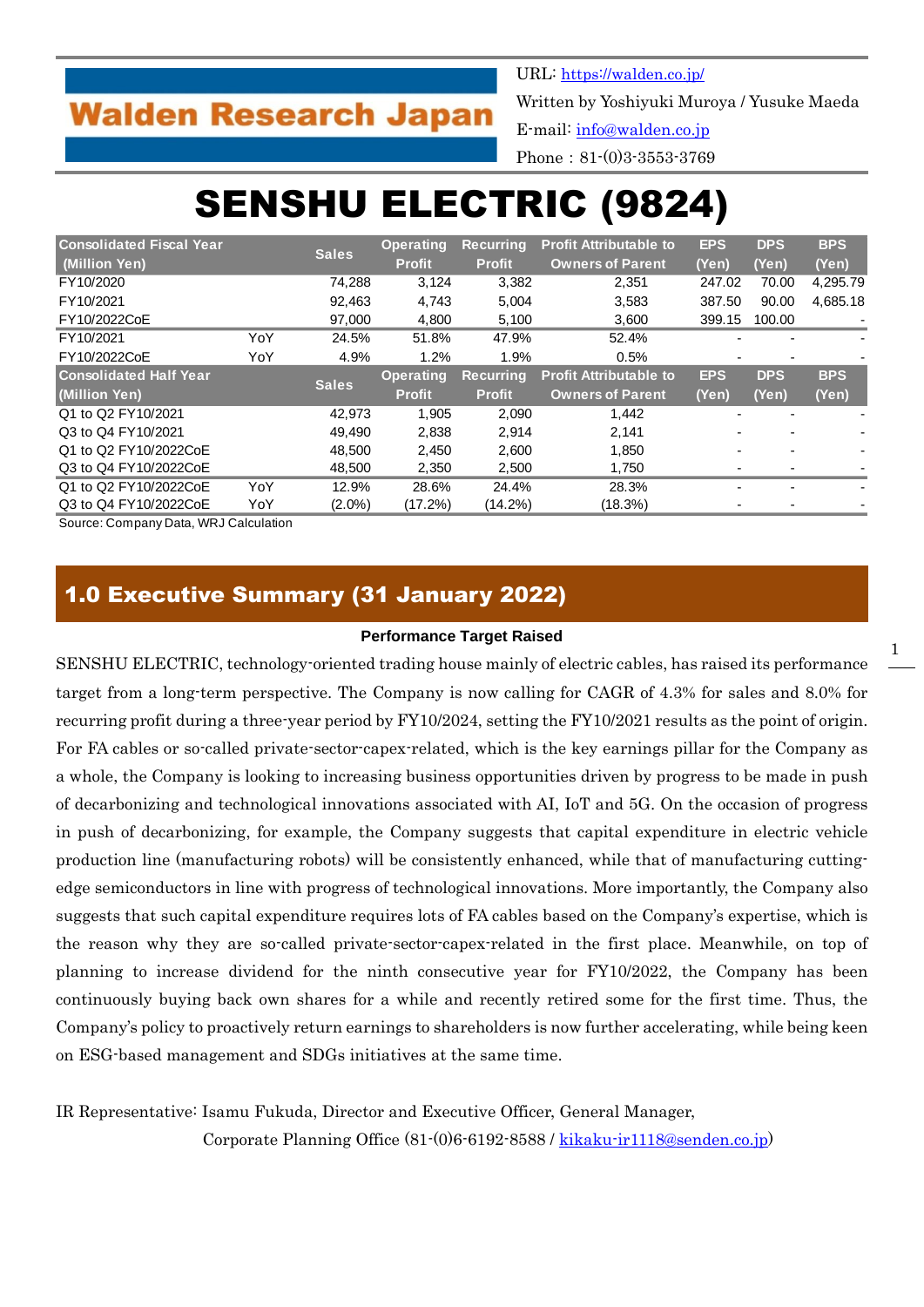## 2.0 Company Profile

|                         | <b>Technology-Oriented Trading House Mainly of Electric Cables</b>                        |
|-------------------------|-------------------------------------------------------------------------------------------|
| <b>Company Name</b>     | SENSHU ELECTRIC CO., LTD.                                                                 |
|                         | <b>Company Website</b>                                                                    |
|                         | <b>IR Information (Japanese only)</b><br>ELECTRIC CO.LTD                                  |
|                         | <b>Share Price (Japanese)</b>                                                             |
| Established             | 18 November 1949                                                                          |
| Listing                 | 9 November 2017: Tokyo Stock Exchange 1st section (ticker: 9824)                          |
|                         | 8 November 2002: Tokyo Stock Exchange 2nd section                                         |
|                         | 24 June 1991: Osaka Stock Exchange 2nd section                                            |
| Capital                 | $\textcolor{blue}{42.575m}$ (as of the end of October 2021)                               |
| No. of Shares           | 10,800,000 shares, including 1,680,806 treasury shares (as of the end of Oct. 2021)       |
| <b>Main Features</b>    | Stocking and selling electric cables more than 50,000 in the number of items<br>$\bullet$ |
|                         | FA cables or so-called private-sector-capex-related, the key earnings pillar<br>$\bullet$ |
|                         | Co-developing original products with smaller manufacturers of electric cables             |
| <b>Business Segment</b> | I. Electric Cables Business                                                               |
| Representative          | Representative Director, President: Motohide Nishimura                                    |
| Shareholders            | Custody Bank of Japan, T. (Swcc Showa Holdings) 10.96%, BBH Fidelity                      |
|                         | LowPriced Stocks F 9.51%, Motohide Nishimura 8.67% (as of the end of October              |
|                         | 2021, but for treasury shares)                                                            |
| <b>Head Office</b>      | Suita-city, Osaka-prefecture, JAPAN                                                       |
| No. of Personnel        | Consolidated: 712, Parent: 526 (as of the end of October 2021)                            |

Source: Company Data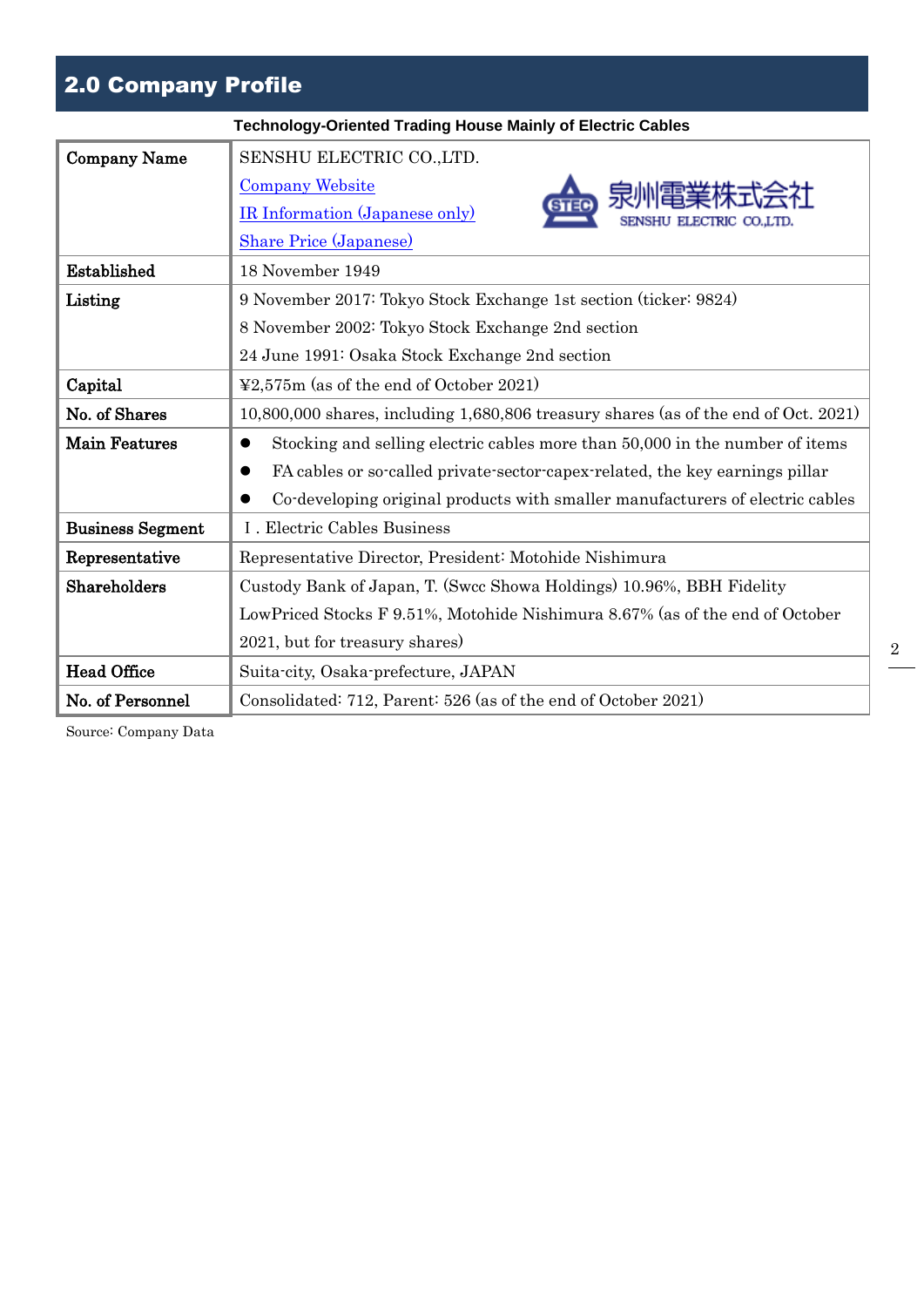## 3.0 Recent Trading and Prospects

#### **FY10/2021**

In FY10/2021, sales came in at ¥92,463m (up 24.5% YoY), operating profit ¥4,743m (up 51.8%), recurring profit ¥5,004m (up 47.9%) and profit attributable to owners of parent ¥3,583m (up 52.4%), while operating profit margin 5.1% (up 0.9% points). The Company saw profit attributable to owners of parent renewed the record high versus the latest high of ¥3,545m in FY10/2007.



Source: Company Data, [JX Nippon Mining & Metals Corporation,](https://www.nmm.jx-group.co.jp/cuprice/) WRJ Calculation

Meanwhile, gross profit came in at ¥13,921m (up 15.3%) and SG&A expenses ¥9,177m (up 2.5%), implying gross profit margin of 15.1% (down 1.2% points) and sales to SG&A expenses ratio of 9.9% (down 2.1% points). Gross profit margin was rather under pressure, which was compensated for by restrained increase in SG&A expenses, having resulted in a steady improvement in operating profit margin. The Company did see increase in freightage and personnel expenses, while decrease in travelling expenses, etc. due to impacts of the Corona crisis. Consequently, the rise in SG&A expenses was rather limited.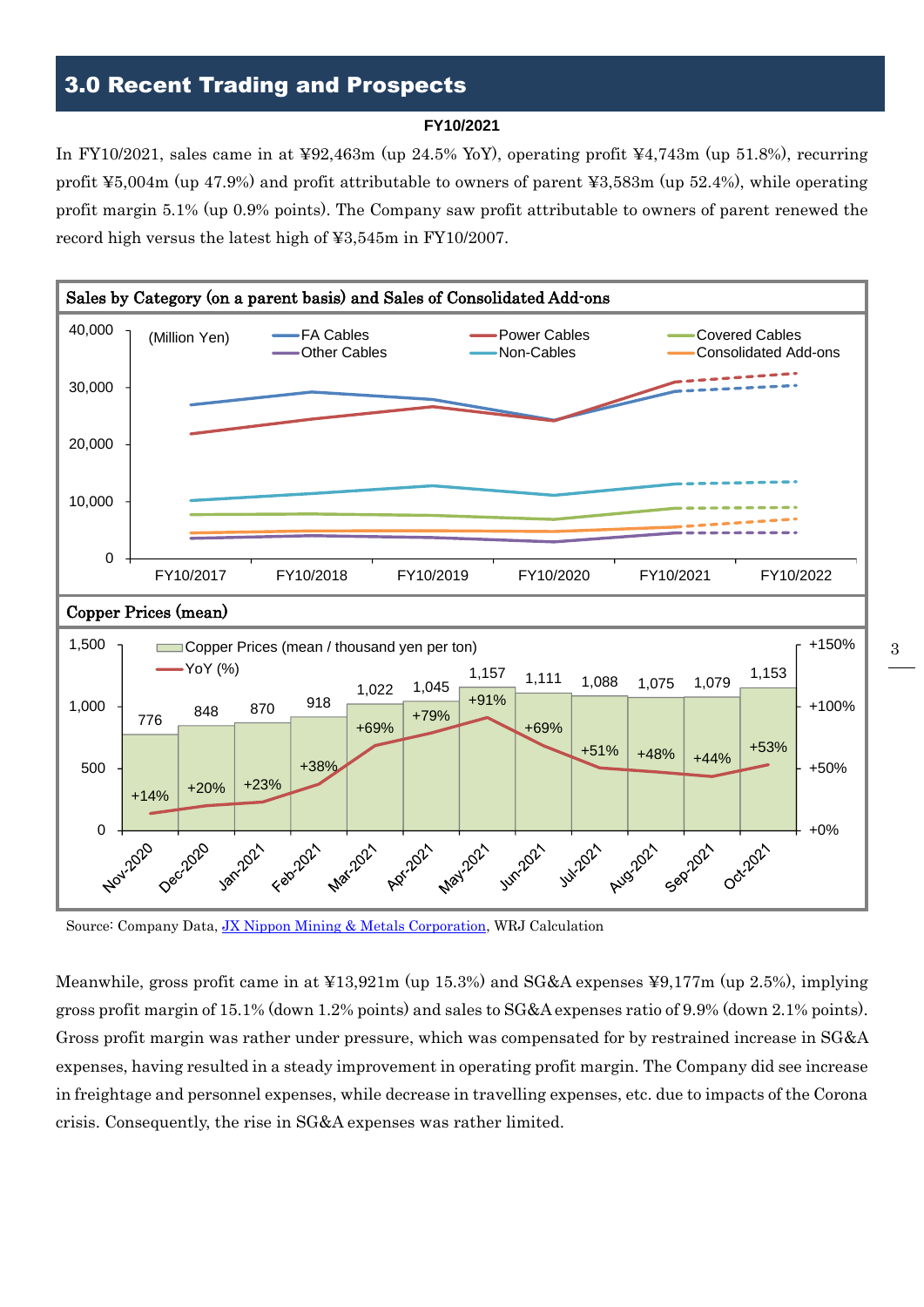The Company saw sales and earnings substantially increased due main to those of FA cables, the key earnings pillar for the Company as a whole. For FA cables or so-called private-sector-capex-related, sales increased as the Company successfully captured a recovery in demand associated with semiconductors, machine tools and automobiles. It was also contributing that subsidiaries in Japan and overseas brought in consolidated add-ons increased. Meanwhile, with respect to sales substantially increased for the Company as a whole, it was also contributing that power cables or so-called construction-related saw sales substantially increased in line with the recent hike of Copper Prices. The same also applies to covered cables and other cables at the same time.

Copper Prices represents standard value of three nines electrolyte copper after electrolyte refining, i.e., market prices of copper decided and quoted in terms of yen by JX Nippon Mining & Metals Corporation (wholly-owned by ENEOS Holdings, Inc.) and/or its trades, based on transaction prices of copper quoted by London Metal Exchange in terms of local currency. The Company says that it saw Copper Prices (mean) of ¥1,012,000 per ton in FY10/2021 versus ¥680,000 in the FY10/2020 results, having risen by no less than 48.8% from FY10/2020 to FY10/2021. Meanwhile, FY10/2022 Company forecasts are going for ¥1,050,000, implying an assumption that the prices will rise by no more than 3.8%. For power cables, which are made mainly from copper, the Company sees purchasing prices being changed almost in line with change in Copper Prices. In light of this, the Company has set up a scheme for Copper Prices to be passed on to unit selling prices, while the same also applies to covered cables and other cables, having resulted in a hike for their unit selling prices.

The Company adopts moving average cost method in evaluating inventory (purchased merchandise) and thus increased purchasing prices are immediately passed on to cost of sales and the same applies to change in Copper Prices to purchasing prices as far as we could see. Meanwhile, it takes a while to pass that on to the Company's unit selling prices, implying that power cables, etc. see gross profit margin being under pressure when Copper Prices is rising. For example, the Company saw surging Copper Prices and thus surging sales for power cables for FY10/2021, while gross profit margin must have declined to an extent of corresponding to a delay of "passing on" to the Company's unit selling prices.

In fact, this has created an impact on performance for the Company as a whole. In other words, as noted above, gross profit was on the increase in response to significant increase in sales, but gross profit margin was trending downward. More importantly, this is true and vice versa, meaning that power cables, etc. see increase in gross profit margin when Copper Prices is trending downward, according to the Company. Thus, it is unavoidable to see short-term variations in gross profit margin, but power cables, etc. have a stability in gross profit margin from a long-term perspective as the impacts are offsetting one another. Still, they only carry gross profit margin relatively lower in the first place.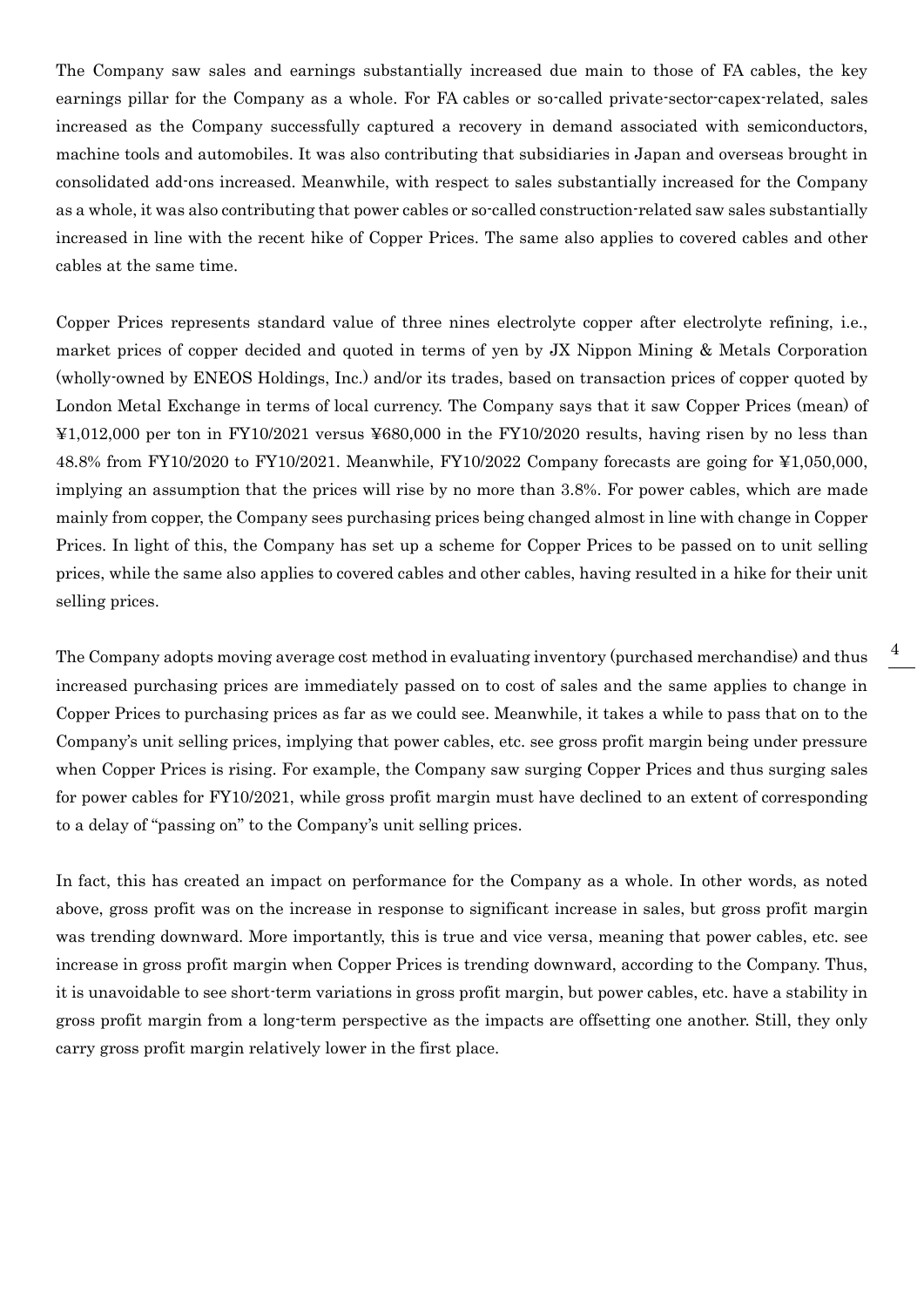#### **FA Cables**

Sales of FA cables came in at ¥29,353m (up 20.8%), while FY10/2022 Company forecasts are going for prospective sales of ¥30,400m (up 3.6%). FA cables are so-called private-sector-capex-related, being used in the domains of machine tools, industrial machines, automotive facilities, semiconductor & LCD facilities, etc. Amongst others, FA cables are often used in areas surrounding factory automation (FA) within the facilities and thus they are named after this feature.

Meanwhile, due to the fact that FA cables are often delivered directly to end users represented by manufacturers of semiconductor production equipment and/or those of automobiles as well as the fact that the Company is deeply involved with original products that meet the needs of each end user, they carry gross profit margin relatively higher than in other categories, according to the Company. At the same time, they have a high added value (the least exposure to copper in cost of sales) in the first place, leading to the least impacts stemming from change in Copper Prices, which also characterizes FA cables.

#### **Power Cables**

Sales of power cables came in at ¥30,995m (up 28.2%), while FY10/2022 Company forecasts are going for prospective sales of ¥32,500m (up 4.9%). Power cables or so-called construction-related are used to supply electric power for all types of architecture. The share of copper in cost of sales is said to be as high as some 80% and the recent rise in Copper Prices is considered to have significant impacts on the increase in sales of power cables. However, as they carry gross profit margin relatively lower in the first place, the impacts on earnings for the Company as a whole appear to have been rather limited.

#### **Covered Cables**

Sales of covered cables came in at ¥8,872m (up 28.5%), while FY10/2022 Company forecasts are going for prospective sales of ¥9,000m (up 1.4%). Covered cables are also of construction-related as in above-mentioned power cables. The difference between the two is whether they are applied for trunk lines or branch lines (and/or for housings), respectively, power cables and covered cables. Thus, the Company suggests that the recent rise in Copper Prices has driven sales of covered cables a lot as in power cables. However, the same applies to them that gross profit margin is relatively lower in the first place.

#### **Other Cables**

Sales of other cables came in at ¥4,552m (up 52.4%), while FY10/2022 Company forecasts are going for prospective sales of ¥4,600m (up 1.1%). Other cables are of stocking and selling for so-called bare electric cables, purchasing them from major manufacturers of electric cables to sell to smaller ones. Effectively, the Company simply trades copper itself in a sense, creating exceptionally low added value and/or gross profit margin. On top of this, the size of sales is small and thus they have almost nothing to do with performance for the Company as a whole.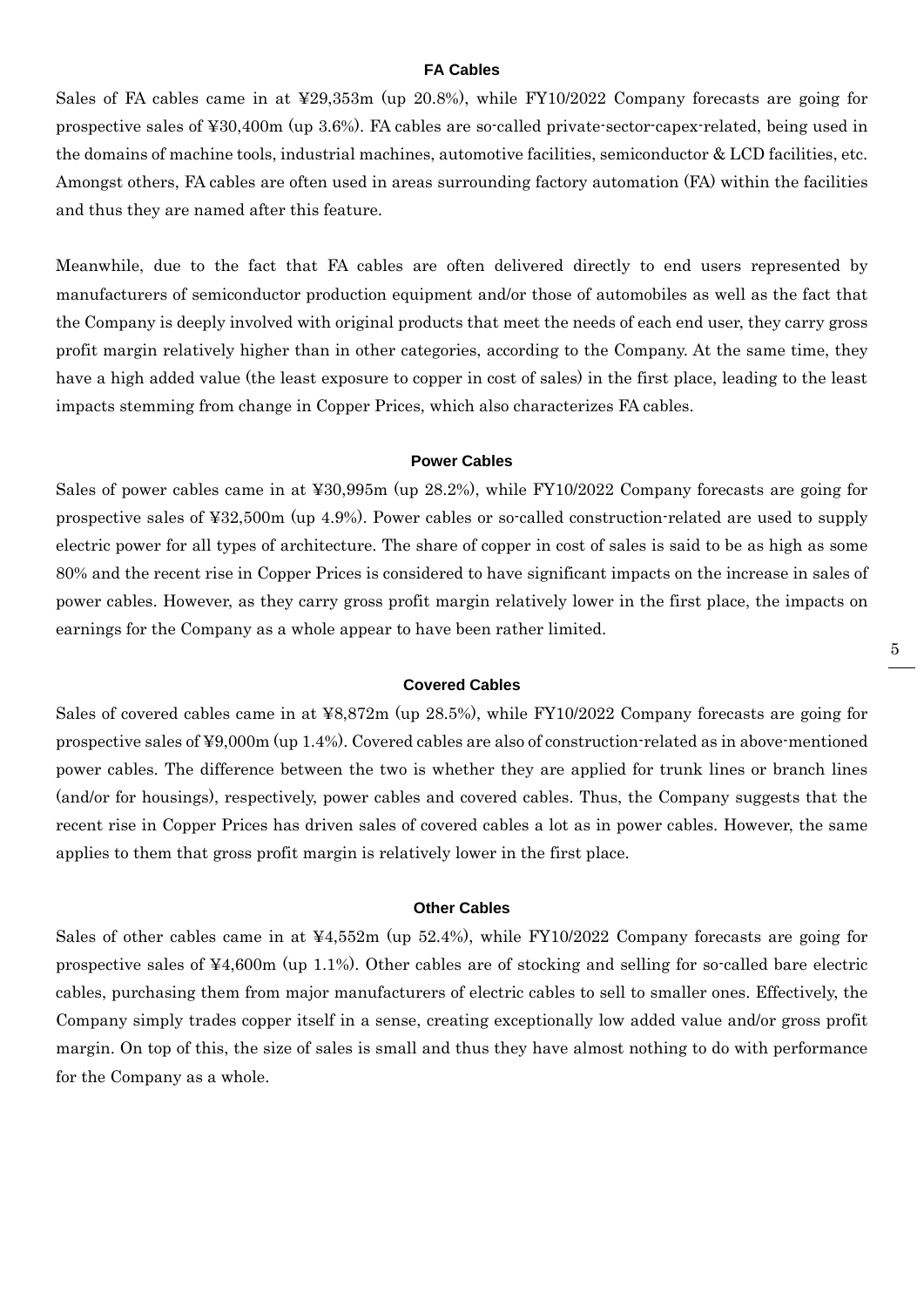#### **Non-Cables**

Sales of non-cables came in at ¥13,126m (up 17.8%), while FY10/2022 Company forecasts are going for prospective sales of ¥13,500m (up 2.8%). For non-cables, the Company literally sees all the rest of sales but for those of stocking and selling for above-mentioned electric cables. The Company suggests that sales of noncables comprise those of merchandise related to natural energy (e.g., photovoltaics), merchandise related to processing, merchandise related to harness, cable accessories and materials to process terminals, for example.

For non-cables, the Company places the utmost emphasis on development and sales reinforcement under its own brand for "Abil heater" or underground heating vinyl wires for agricultural greenhouse. There is an aspect that the Company is currently in the process of making progress with its hands-on experiment and thus sales have been limited to date. Nevertheless, the Company points out that they have excellent features in a view of decarbonizing and energy saving as well as those of contributing to SDGs, revealing its eagerness to aggressively propel the operations for the future.

#### **Consolidated Add-ons**

For consolidated add-ons, sales came in at ¥5,563m (up 16.4%), operating profit ¥741m (up 87.6%) and operating profit margin 13.3% (up 5.1% points), while FY10/2022 Company forecasts are going for prospective sales of ¥7,000m (up 25.8%). By the way, consolidated add-ons are data based on our estimates in light of the fact that the Company saw sales of ¥86,900m (up 25.0%), operating profit of ¥4,002m (up 46.6%) and operating profit margin of 4.6% (up 0.7% points) on a parent basis. Sales and operating profit on a parent basis accounted for 94.0% and 84.4%, respectively, out of consolidated equivalents, implying that performance for the Company as a whole hinges on that of parent basis to a significant extent. Still, it should be noted that consolidated add-ons saw surging earnings for FY10/2021.

The Company runs operations of consolidated add-ons, stemming from 5 subsidiaries in Japan and 6 subsidiaries overseas in China, Taiwan, Thailand, the Philippines, Vietnam and the United States. For the ones in Japan mainly acquired by mergers, the Company suggests the operations associated with semiconductors, automobiles and telecommunications saw improved earnings in particular. Meanwhile, for the ones overseas mainly set up in line with shift to overseas production by customers in Japan, the Company suggests the operations in China, Taiwan and Thailand saw improved earnings in particular.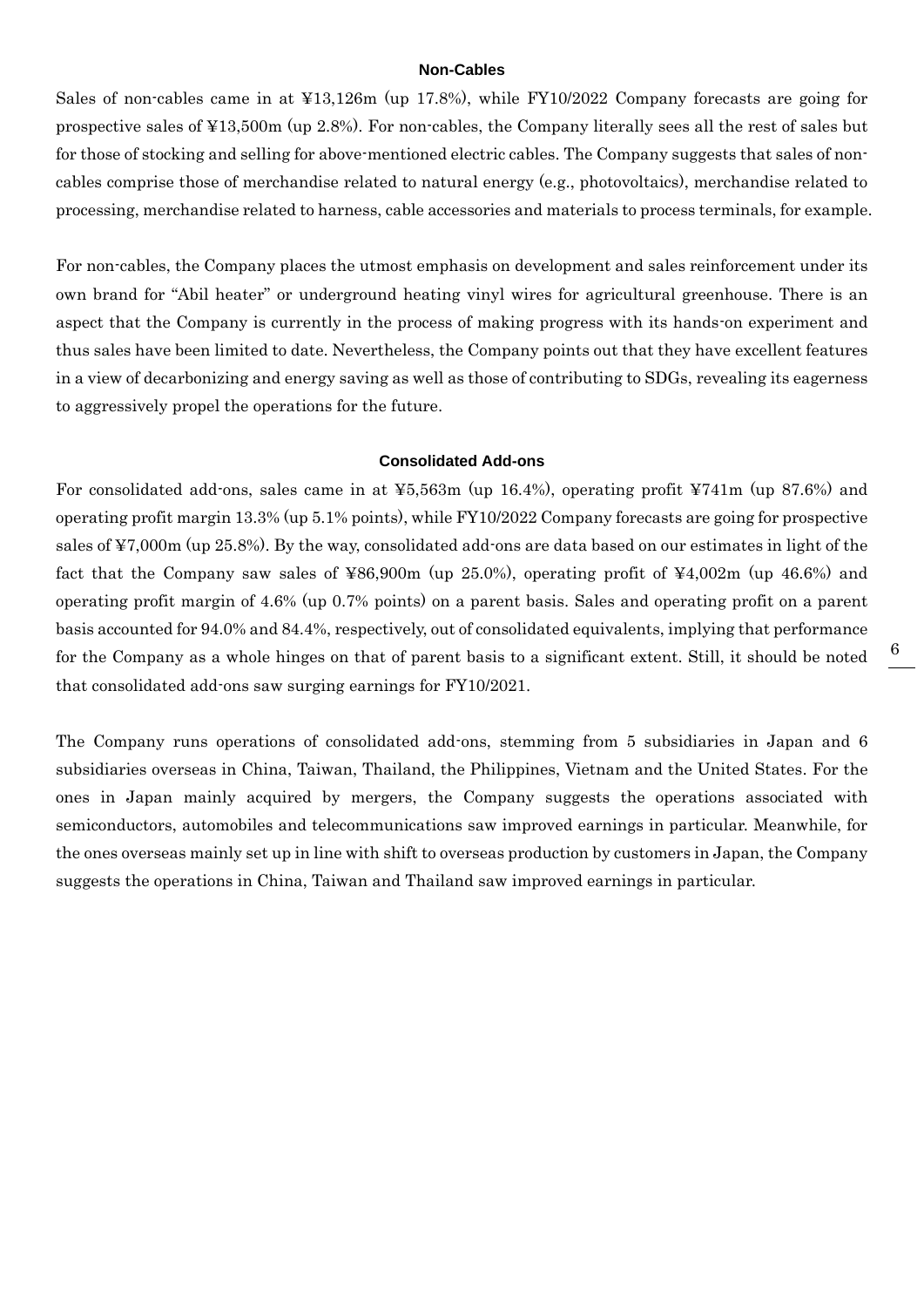## **Income Statement (Cumulative**/**Quarterly)**

| <b>Income Statement</b>                                                            | <b>Cons.Act</b> | <b>Cons.Act</b> | <b>Cons.Act</b> | Cons.Act       | <b>Cons.Act</b> | <b>Cons.Act</b> | <b>Cons.Act</b> | <b>Cons.Act</b> |                    |
|------------------------------------------------------------------------------------|-----------------|-----------------|-----------------|----------------|-----------------|-----------------|-----------------|-----------------|--------------------|
|                                                                                    | Q <sub>1</sub>  | Q1 to Q2        | Q1 to Q3        | Q1 to Q4       | Q <sub>1</sub>  | Q1 to Q2        | Q1 to Q3        | Q1 to Q4        | YoY                |
| (Million Yen)                                                                      | 10/2020         | 10/2020         | 10/2020         | 10/2020        | 10/2021         | 10/2021         | 10/2021         | 10/2021         | Net Chg.           |
| <b>Sales</b>                                                                       | 20,091          | 38,399          | 55,389          | 74,288         | 20,353          | 42,973          | 66,568          | 92,463          | $+18,175$          |
| Cost of Sales                                                                      | 16,850          | 32,010          | 46,182          | 62,210         | 17,331          | 36,514          | 56,522          | 78,542          | $+16,332$          |
| <b>Gross Profit</b>                                                                | 3,240           | 6,388           | 9,206           | 12,078         | 3,021           | 6,458           | 10,045          | 13,921          | $+1,843$           |
| <b>SG&amp;A Expenses</b>                                                           | 2,421           | 4,584           | 6,804           | 8,953          | 2,300           | 4,553           | 6,801           | 9,177           | $+224$             |
| <b>Operating Profit</b>                                                            | 818             | 1,804           | 2,401           | 3,124          | 720             | 1,905           | 3,243           | 4,743           | $+1,619$           |
| Non Operating Balance                                                              | 62              | 107             | 199             | 258            | 99              | 185             | 263             | 261             | $+3$               |
| <b>Recurring Profit</b>                                                            | 880             | 1,911           | 2,600           | 3,382          | 819             | 2,090           | 3,506           | 5,004           | $+1,622$           |
| <b>Extraordinary Balance</b>                                                       | 47              | 40              | 40              | 40             | $\mathbf 0$     | $\mathbf 0$     | 0               | 104             | $+64$              |
| Profit before Income Taxes                                                         | 928             | 1,951           | 2,640           | 3,422          | 819             | 2,090           | 3,506           | 5,109           | $+1,687$           |
| <b>Total Income Taxes</b>                                                          | 304             | 623             | 844             | 1,065          | 270             | 641             | 984             | 1,500           | $+435$             |
| NP Belonging to Non-Controlling SHs                                                | 6               | 6               | 8               | 4              | 0               | 6               | 17              | 24              | $+20$              |
| <b>Profit Attributable to Owners of Parent</b>                                     | 616             | 1,320           | 1,787           | 2,351          | 549             | 1,442           | 2,503           | 3,583           | $+1,232$           |
| Sales YoY                                                                          | $(6.0\%)$       | (9.4%)          | $(12.2\%)$      | (11.2%)        | $+1.3%$         | $+11.9%$        | $+20.2%$        | $+24.5%$        |                    |
| <b>Operating Profit YoY</b>                                                        | $(24.0\%)$      | $(16.1\%)$      | (19.3%)         | (21.5%)        | $(12.0\%)$      | $+5.6%$         | $+35.1%$        | $+51.8%$        |                    |
| Recurring Profit YoY                                                               | (22.4%)         | $(15.5\%)$      | (17.6%)         | $(19.6\%)$     | $(7.0\%)$       | $+9.3%$         | $+34.8%$        | +47.9%          |                    |
| Profit Attributable to Owners of Parent YoY                                        | (19.7%)         | $(13.1\%)$      | $(15.2\%)$      | $(13.4\%)$     | (10.9%          | $+9.2%$         | $+40.1%$        | $+52.4%$        |                    |
| Gross Profit Margin                                                                | 16.1%           | 16.6%           | 16.6%           | 16.3%          | 14.8%           | 15.0%           | 15.1%           | 15.1%           | $(1.2\%)$          |
| <b>SGA Ratio</b>                                                                   | 12.1%           | 11.9%           | 12.3%           | 12.1%          | 11.3%           | 10.6%           | 10.2%           | 9.9%            | $(2.1\%)$          |
| <b>Operating Profit Margin</b>                                                     | 4.1%            | 4.7%            | 4.3%            | 4.2%           | 3.5%            | 4.4%            | 4.9%            | 5.1%            | $+0.9%$            |
| Recurring Profit Margin                                                            | 4.4%            | 5.0%            | 4.7%            | 4.6%           | 4.0%            | 4.9%            | 5.3%            | 5.4%            | $+0.9%$            |
| Profit Attributable to Owners of Parent Margin                                     | 3.1%            | 3.4%            | 3.2%            | 3.2%           | 2.7%            | 3.4%            | 3.8%            | 3.9%            | 0.7%               |
| Tax Charges etc. / Pretax Profit                                                   | 32.8%           | 31.9%           | 32.0%           | 31.1%          | 33.0%           | 30.7%           | 28.1%           | 29.4%           | (1.8%)             |
|                                                                                    |                 |                 |                 |                |                 |                 |                 |                 |                    |
| <b>Income Statement</b>                                                            | <b>Cons.Act</b> | <b>Cons.Act</b> | <b>Cons.Act</b> | Cons.Act       | <b>Cons.Act</b> | <b>Cons.Act</b> | <b>Cons.Act</b> | <b>Cons.Act</b> |                    |
|                                                                                    | Q <sub>1</sub>  | Q <sub>2</sub>  | Q <sub>3</sub>  | Q <sub>4</sub> | Q <sub>1</sub>  | Q <sub>2</sub>  | Q <sub>3</sub>  | Q4              | YoY                |
| (Million Yen)                                                                      | 10/2020         | 10/2020         | 10/2020         | 10/2020        | 10/2021         | 10/2021         | 10/2021         | 10/2021         | Net Chg.           |
| <b>Sales</b>                                                                       | 20,091          | 18,308          | 16,990          | 18,899         | 20,353          | 22,620          | 23,595          | 25,895          | $+6,996$           |
| Cost of Sales                                                                      | 16,850          | 15,160          | 14,172          | 16,028         | 17,331          | 19,183          | 20,008          | 22,020          | $+5,992$           |
| <b>Gross Profit</b>                                                                | 3,240           | 3,148           | 2,818           | 2,872          | 3,021           | 3,437           | 3,587           | 3,876           | $+1,004$           |
| SG&A Expenses                                                                      | 2,421           | 2,163           | 2,220           | 2,149          | 2,300           | 2,253           | 2,248           | 2,376           | $+227$             |
| <b>Operating Profit</b>                                                            | 818             | 986             | 597             | 723            | 720             | 1,185           | 1,338           | 1,500           | $+777$             |
| Non Operating Balance                                                              | 62              | 45              | 92              | 59             | 99              | 86              | 78              | (2)             | (61)               |
| <b>Recurring Profit</b>                                                            | 880             | 1,031           | 689             | 782            | 819             | 1,271           | 1,416           | 1,498           | $+716$             |
| <b>Extraordinary Balance</b>                                                       | 47              | (7)             | $\mathbf 0$     | 0              | $\mathbf 0$     | $\mathbf 0$     | 0               | 104             | $+104$             |
| Profit before Income Taxes                                                         | 928             | 1,023           | 689             | 782            | 819             | 1,271           | 1,416           | 1,603           | $+821$             |
| <b>Total Income Taxes</b>                                                          | 304             | 319             | 221             | 221            | 270             | 371             | 343             | 516             | $+295$             |
| NP Belonging to Non-Controlling SHs                                                | 6               | 0               | $\overline{2}$  | (4)            | $\mathbf 0$     | 6               | 11              | $\overline{7}$  | $+11$              |
| <b>Profit Attributable to Owners of Parent</b>                                     | 616             | 704             | 467             | 564            | 549             | 893             | 1,061           | 1,080           | $+516$             |
| Sales YoY                                                                          | $(6.0\%)$       | $(13.0\%)$      | (17.8%)         | $(8.2\%)$      | $+1.3%$         | $+23.6%$        | +38.9%          | $+37.0%$        |                    |
| <b>Operating Profit YoY</b>                                                        | $(24.0\%)$      | $(8.1\%)$       | (27.7%)         | (27.9%)        | $(12.0\%)$      | $+20.2%$        | $+124.1%$       | +107.5%         |                    |
| Recurring Profit YoY                                                               | (22.4%)         | (8.7%)          | (22.8%)         | (25.5%)        | $(7.0\%)$       | $+23.3%$        | $+105.5%$       | $+91.6%$        |                    |
| Profit Attributable to Owners of Parent YoY                                        | (19.7%)         | $(6.5\%)$       | (20.4%          | $(7.1\%)$      | (10.9%          | $+26.8%$        | $+127.2%$       | $+91.5%$        |                    |
| Gross Profit Margin                                                                | 16.1%           | 17.2%           | 16.6%           | 15.2%          | 14.8%           | 15.2%           | 15.2%           | 15.0%           | (0.2%)             |
| <b>SGA Ratio</b>                                                                   | 12.1%           | 11.8%           | 13.1%           | 11.4%          | 11.3%           | 10.0%           | 9.5%            | 9.2%            | (2.2%)             |
| <b>Operating Profit Margin</b>                                                     | 4.1%            | 5.4%            | 3.5%            | 3.8%           | 3.5%            | 5.2%            | 5.7%            | 5.8%            | $+2.0%$            |
| Recurring Profit Margin                                                            | 4.4%            | 5.6%            | 4.1%            | 4.1%           | 4.0%            | 5.6%            | 6.0%            | 5.8%            | $+1.6%$            |
| Profit Attributable to Owners of Parent Margin<br>Tax Charges etc. / Pretax Profit | 3.1%<br>32.8%   | 3.8%<br>31.9%   | 2.7%<br>32.1%   | 3.0%<br>28.3%  | 2.7%<br>33.0%   | 3.9%<br>30.7%   | 4.5%<br>24.2%   | 4.2%<br>32.2%   | $+1.2%$<br>$+3.9%$ |

Source: Company Data, WRJ Calculation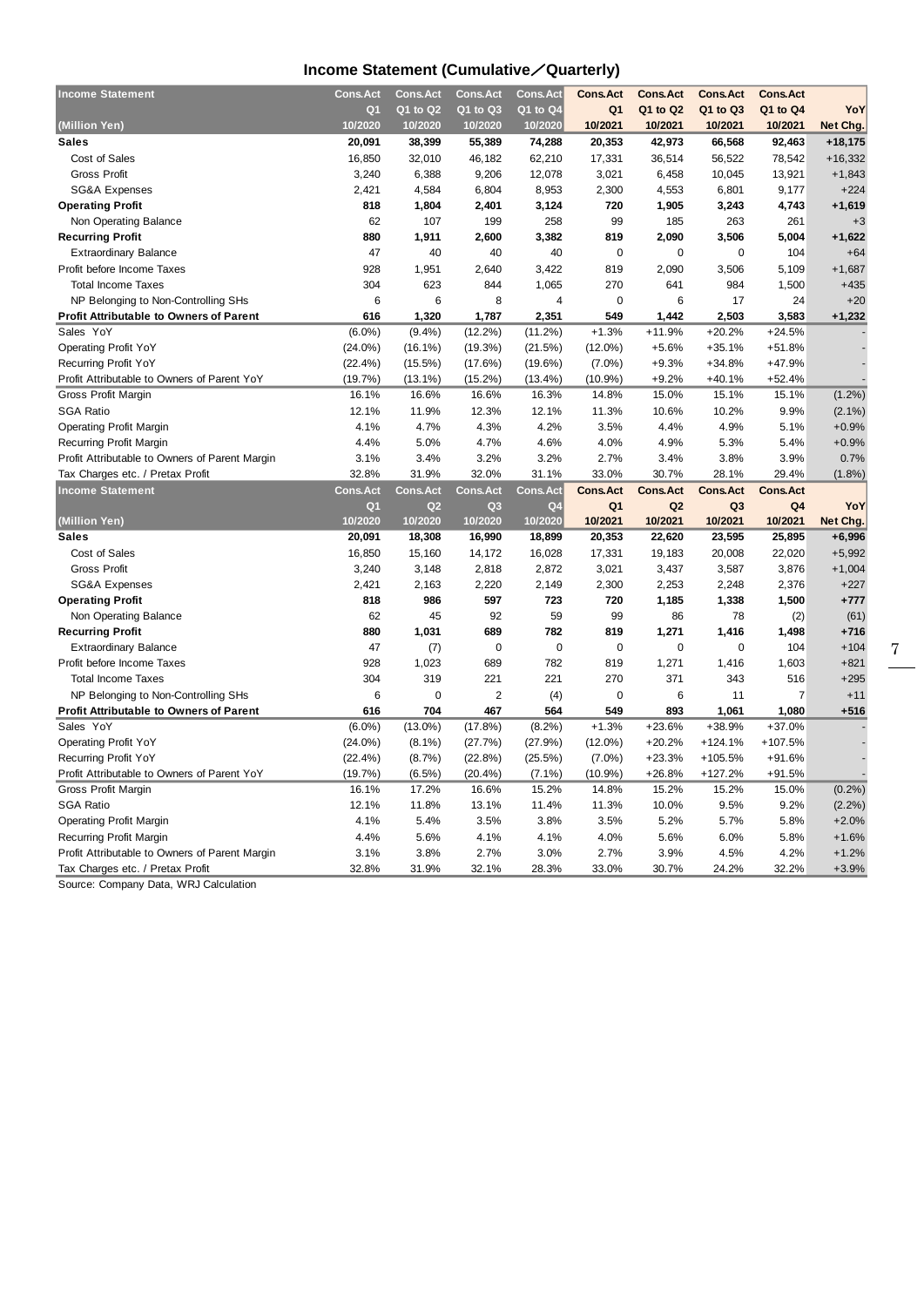## **Sales by Category (Cumulative**/**Quarterly)**

| <b>Sales by Category</b>                                        | <b>Cons.Act</b>    | <b>Cons.Act</b>    | <b>Cons.Act</b>  | Cons.Act       | <b>Cons.Act</b> | <b>Cons.Act</b> | <b>Cons.Act</b> | <b>Cons.Act</b> |           |
|-----------------------------------------------------------------|--------------------|--------------------|------------------|----------------|-----------------|-----------------|-----------------|-----------------|-----------|
|                                                                 | Q <sub>1</sub>     | Q1 to Q2           | Q1 to Q3         | Q1 to Q4       | Q <sub>1</sub>  | Q1 to Q2        | Q1 to Q3        | Q1 to Q4        | YoY       |
| (Million Yen)                                                   | 10/2020            | 10/2020            | 10/2020          | 10/2020        | 10/2021         | 10/2021         | 10/2021         | 10/2021         | Net Chg.  |
| <b>FA Cables</b>                                                | 6,465              | 12,709             | 18,346           | 24,299         | 6,259           | 13,422          | 21,010          | 29,353          | $+5,054$  |
| Power Cables                                                    | 6,920              | 12,583             | 17,761           | 24,173         | 6,921           | 14,421          | 22,136          | 30,995          | $+6,822$  |
| <b>Covered Cables</b>                                           | 1,783              | 3,444              | 5,087            | 6,906          | 1,956           | 4,147           | 6,387           | 8,872           | $+1,966$  |
| <b>Other Cables</b>                                             | 869                | 1,621              | 2,245            | 2,987          | 931             | 2,030           | 3,328           | 4,552           | $+1,565$  |
| Non-Cables                                                      | 2,847              | 5,538              | 8,198            | 11,140         | 3,053           | 6,208           | 9,427           | 13,126          | $+1,986$  |
| Sales (on a Parent basis)                                       | 18,884             | 35,898             | 51,637           | 69,507         | 19,122          | 40,230          | 62,288          | 86,900          | $+17,393$ |
| <b>Consolidated Add-ons</b>                                     | 1,207              | 2,501              | 3,752            | 4,781          | 1,231           | 2,743           | 4,280           | 5,563           | $+782$    |
| Sales                                                           | 20,091             | 38,399             | 55,389           | 74,288         | 20,353          | 42,973          | 66,568          | 92,463          | $+18,175$ |
| <b>FA Cables</b>                                                | $(11.0\%)$         | (11.7%)            | $(13.9\%)$       | $(13.0\%)$     | $(3.2\%)$       | $+5.6%$         | $+14.5%$        | $+20.8%$        |           |
| <b>Power Cables</b>                                             | $+1.2%$            | $(6.6\%)$          | $(10.6\%)$       | $(9.4\%)$      | $+0.0%$         | +14.6%          | $+24.6%$        | $+28.2%$        |           |
| <b>Covered Cables</b>                                           | (6.4%)             | $(7.8\%)$          | $(10.4\%)$       | $(9.2\%)$      | $+9.7%$         | $+20.4%$        | $+25.6%$        | $+28.5%$        |           |
| <b>Other Cables</b>                                             | (11.7%)            | $(16.4\%)$         | $(23.1\%)$       | $(19.9\%)$     | $+7.1%$         | $+25.2%$        | $+48.2%$        | $+52.4%$        |           |
| Non-Cables                                                      | $(10.2\%)$         | (11.7%)            | $(13.9\%)$       | $(13.1\%)$     | $+7.2%$         | $+12.1%$        | $+15.0%$        | $+17.8%$        |           |
| Sales (on a Parent basis)                                       | (6.3%)             | (9.8%)             | (12.9%)          | (11.7%)        | $+1.3%$         | +12.1%          | $+20.6%$        | $+25.0%$        |           |
| <b>Consolidated Add-ons</b>                                     | $+0.2%$            |                    |                  | (2.9%)         | $+2.0%$         | $+9.7%$         | $+14.1%$        | $+16.4%$        |           |
|                                                                 |                    | $(3.4\%)$          | $(0.7\%)$        |                |                 |                 | $+20.2%$        | $+24.5%$        |           |
| Sales (YoY)<br><b>FA Cables</b>                                 | $(6.0\%)$<br>34.2% | $(9.4\%)$<br>35.4% | (12.2%)<br>35.5% | (11.2%)        | $+1.3%$         | +11.9%<br>33.4% | 33.7%           | 33.8%           |           |
| <b>Power Cables</b>                                             | 36.6%              | 35.1%              |                  | 35.0%          | 32.7%<br>36.2%  | 35.8%           | 35.5%           | 35.7%           |           |
| <b>Covered Cables</b>                                           | 9.4%               | 9.6%               | 34.4%<br>9.9%    | 34.8%<br>9.9%  | 10.2%           | 10.3%           | 10.3%           | 10.2%           |           |
|                                                                 |                    |                    |                  |                |                 |                 |                 |                 |           |
| <b>Other Cables</b>                                             | 4.6%               | 4.5%               | 4.3%             | 4.3%           | 4.9%            | 5.0%            | 5.3%            | 5.2%            |           |
| Non-Cables                                                      | 15.1%              | 15.4%              | 15.9%            | 16.0%          | 16.0%           | 15.5%           | 15.1%           | 15.1%           |           |
| Sales (on a Parent basis)                                       | 100.0%             | 100.0%             | 100.0%           | 100.0%         | 100.0%          | 100.0%          | 100.0%          | 100.0%          |           |
| Sales (on a Parent basis)                                       | 94.0%              | 93.5%              | 93.2%            | 93.6%          | 94.0%           | 93.6%           | 93.6%           | 94.0%           |           |
| <b>Consolidated Add-ons</b>                                     | 6.0%               | 6.5%               | 6.8%             | 6.4%           | 6.0%            | 6.4%            | 6.4%            | 6.0%            |           |
| <b>Sales (Composition Ratio)</b>                                | 100.0%             | 100.0%             | 100.0%           | 100.0%         | 100.0%          | 100.0%          | 100.0%          | 100.0%          |           |
|                                                                 |                    |                    |                  |                |                 |                 |                 |                 |           |
| <b>Sales by Category</b>                                        | <b>Cons.Act</b>    | <b>Cons.Act</b>    | Cons.Act         | Cons. Act      | <b>Cons.Act</b> | <b>Cons.Act</b> | <b>Cons.Act</b> | <b>Cons.Act</b> |           |
|                                                                 | Q <sub>1</sub>     | Q <sub>2</sub>     | Q <sub>3</sub>   | Q <sub>4</sub> | Q1              | Q <sub>2</sub>  | Q3              | Q4              | YoY       |
| (Million Yen)                                                   | 10/2020            | 10/2020            | 10/2020          | 10/2020        | 10/2021         | 10/2021         | 10/2021         | 10/2021         | Net Chg.  |
| <b>FA Cables</b>                                                | 6,465              | 6,244              | 5,637            | 5,953          | 6,259           | 7,163           | 7,588           | 8,343           | $+2,390$  |
| <b>Power Cables</b>                                             | 6,920              | 5,663              | 5,178            | 6,412          | 6,921           | 7,500           | 7,715           | 8,859           | $+2,447$  |
| <b>Covered Cables</b>                                           | 1,783              | 1,661              | 1,643            | 1,819          | 1,956           | 2,191           | 2,240           | 2,485           | $+666$    |
| <b>Other Cables</b>                                             | 869                | 752                | 624              | 742            | 931             | 1,099           | 1,298           | 1,224           | $+482$    |
| Non-Cables                                                      | 2,847              | 2,691              | 2,660            | 2,942          | 3,053           | 3,155           | 3,219           | 3,699           | $+757$    |
| Sales (on a Parent basis)                                       | 18,884             | 17,014             | 15,739           | 17,870         | 19,122          | 21,108          | 22,058          | 24,612          | $+6,742$  |
| <b>Consolidated Add-ons</b>                                     | 1,207              | 1,294              | 1,251            | 1,029          | 1,231           | 1,512           | 1,537           | 1,283           | $+254$    |
| Sales                                                           | 20,091             | 18,308             | 16,990           | 18,899         | 20,353          | 22,620          | 23,595          | 25,895          | $+6,996$  |
| <b>FA Cables</b>                                                | $(11.0\%)$         | (12.4%)            | (18.6%)          | $(9.9\%)$      | $(3.2\%)$       | +14.7%          | $+34.6%$        | $+40.1%$        |           |
| <b>Power Cables</b>                                             | $+1.2%$            | (14.7%)            | $(19.0\%)$       | $(5.8\%)$      | $+0.0%$         | +32.4%          | +49.0%          | $+38.2%$        |           |
| <b>Covered Cables</b>                                           | (6.4%)             | $(9.3\%)$          | (15.5%)          | $(5.6\%)$      | $+9.7%$         | $+31.9%$        | $+36.3%$        | $+36.6%$        |           |
| <b>Other Cables</b>                                             | (11.7%)            | (21.3%)            | $(36.4\%)$       | $(8.2\%)$      | $+7.1%$         | $+46.1%$        | +108.0%         | $+65.0%$        |           |
| Non-Cables                                                      | $(10.2\%)$         | $(13.2\%)$         | $(18.1\%)$       | $(10.9\%)$     | $+7.2%$         | $+17.2%$        | $+21.0%$        | $+25.7%$        |           |
| Sales (on a Parent basis)                                       | (6.3%)             | (13.4%)            | (19.2%)          | $(8.1\%)$      | $+1.3%$         | +24.1%          | +40.1%          | +37.7%          |           |
| <b>Consolidated Add-ons</b>                                     | $+0.2%$            | $(6.5\%)$          | $+5.1%$          | (10.3%)        | +2.0%           | +16.8%          | $+22.9%$        | $+24.7%$        |           |
| Sales (YoY)                                                     | $(6.0\%)$          | (13.0%)            | (17.8%)          | (8.2%)         | $+1.3%$         | +23.6%          | +38.9%          | +37.0%          |           |
| <b>FA Cables</b>                                                | 34.2%              | 36.7%              | 35.8%            | 33.3%          | 32.7%           | 33.9%           | 34.4%           | 33.9%           |           |
| Power Cables                                                    | 36.6%              | 33.3%              | 32.9%            | 35.9%          | 36.2%           | 35.5%           | 35.0%           | 36.0%           |           |
| <b>Covered Cables</b>                                           | 9.4%               | 9.8%               | 10.4%            | 10.2%          | 10.2%           | 10.4%           | 10.2%           | 10.1%           |           |
| <b>Other Cables</b>                                             | 4.6%               | 4.4%               | 4.0%             | 4.2%           | 4.9%            | 5.2%            | 5.9%            | 5.0%            |           |
| Non-Cables                                                      | 15.1%              | 15.8%              | 16.9%            | 16.5%          | 16.0%           | 14.9%           | 14.6%           | 15.0%           |           |
| Sales (on a Parent basis)                                       | 100.0%             | 100.0%             | 100.0%           | 100.0%         | 100.0%          | 100.0%          | 100.0%          | 100.0%          |           |
| Sales (on a Parent basis)                                       | 94.0%              | 92.9%              | 92.6%            | 94.6%          | 94.0%           | 93.3%           | 93.5%           | 95.0%           |           |
| <b>Consolidated Add-ons</b><br><b>Sales (Composition Ratio)</b> | 6.0%<br>100.0%     | 7.1%<br>100.0%     | 7.4%<br>100.0%   | 5.4%<br>100.0% | 6.0%<br>100.0%  | 6.7%<br>100.0%  | 6.5%<br>100.0%  | 5.0%<br>100.0%  |           |

Source: Company Data, WRJ Calculation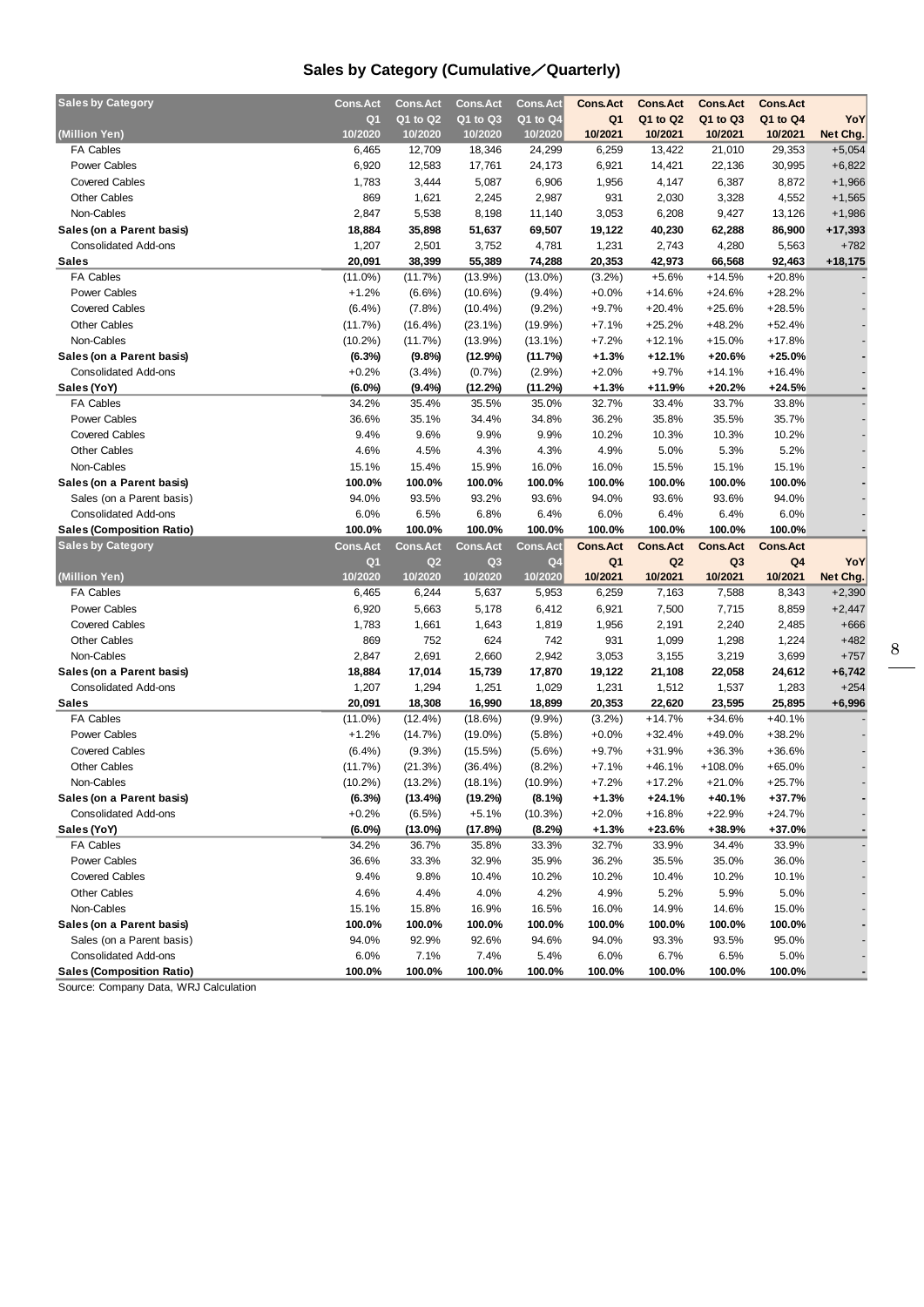## **Balance Sheet (Quarterly)**

| <b>Balance Sheet</b>                    | <b>Cons.Act</b> | <b>Cons.Act</b> | <b>Cons.Act</b> | <b>Cons.Act</b> | <b>Cons.Act</b> | <b>Cons.Act</b> | <b>Cons.Act</b> | <b>Cons.Act</b> |           |
|-----------------------------------------|-----------------|-----------------|-----------------|-----------------|-----------------|-----------------|-----------------|-----------------|-----------|
|                                         | Q <sub>1</sub>  | Q <sub>2</sub>  | Q <sub>3</sub>  | Q <sub>4</sub>  | Q <sub>1</sub>  | Q2              | Q <sub>3</sub>  | Q <sub>4</sub>  | YoY       |
| (Million Yen)                           | 10/2020         | 10/2020         | 10/2020         | 10/2020         | 10/2021         | 10/2021         | 10/2021         | 10/2021         | Net Chg.  |
| Cash and Deposit                        | 16,187          | 17,323          | 15,938          | 18,461          | 18,651          | 23,778          | 23,805          | 26,335          | $+7,874$  |
| <b>Accounts Receivables</b>             | 23,292          | 21,259          | 20,151          | 21,155          | 22,498          | 24,215          | 26,263          | 28,852          | $+7,697$  |
| Inventory                               | 4,354           | 4,186           | 4,173           | 3,847           | 4,324           | 4,534           | 4,956           | 4,916           | $+1,069$  |
| Other                                   | 104             | 247             | 270             | 201             | 217             | 288             | 245             | 230             | $+29$     |
| <b>Current Assets</b>                   | 43,937          | 43,015          | 40,532          | 43,664          | 45,690          | 52,815          | 55,269          | 60,333          | $+16,669$ |
| Tangible Assets                         | 17,986          | 17,929          | 17,847          | 17,774          | 17,664          | 17,568          | 17,457          | 17,287          | (487)     |
| Intangible Assets                       | 160             | 146             | 132             | 120             | 110             | 105             | 103             | 110             | (10)      |
| <b>Investments and Other Assets</b>     | 5,829           | 5,765           | 5,728           | 5,842           | 5,709           | 5,948           | 6,044           | 6,259           | $+417$    |
| <b>Fixed Assets</b>                     | 23,976          | 23,841          | 23,708          | 23,737          | 23,483          | 23,621          | 23,605          | 23,657          | (80)      |
| <b>Total Assets</b>                     | 67,914          | 66,856          | 64,241          | 67,401          | 69,175          | 76,437          | 78,874          | 83,990          | $+16,589$ |
| <b>Accounts Payables</b>                | 23,925          | 21,631          | 19,653          | 21,858          | 24,267          | 30,206          | 32,317          | 35,628          | $+13,770$ |
| Short-Term Debt                         | 105             | 105             | 105             | 105             | 105             | 105             | 105             | 105             | $\Omega$  |
| Other                                   | 1,547           | 2,223           | 1,604           | 2,299           | 1,563           | 2,133           | 1,786           | 2,693           | $+394$    |
| <b>Current Liabilities</b>              | 25,577          | 23,959          | 21,362          | 24,262          | 25,935          | 32,444          | 34,208          | 38,426          | $+14,164$ |
| Long-Term Debt                          |                 |                 |                 |                 |                 |                 |                 |                 |           |
| Other                                   | 2,721           | 2,707           | 2,743           | 2,728           | 2,628           | 2,653           | 2,691           | 2,678           | (50)      |
| <b>Fixed Liabilities</b>                | 2,721           | 2,707           | 2,743           | 2,728           | 2,628           | 2,653           | 2,691           | 2,678           | (50)      |
| <b>Total Liabilities</b>                | 28,298          | 26,666          | 24,105          | 26,991          | 28,564          | 35,097          | 36,899          | 41,104          | $+14,113$ |
| <b>Shareholders' Equity</b>             | 38,937          | 39,690          | 39,602          | 39,887          | 39,919          | 40,547          | 41,022          | 41,818          | $+1,931$  |
| Other                                   | 678             | 500             | 533             | 522             | 692             | 792             | 953             | 1,068           | $+546$    |
| <b>Net Assets</b>                       | 39,615          | 40,190          | 40,135          | 40,409          | 40,611          | 41,339          | 41,975          | 42,886          | $+2,477$  |
| <b>Total Liabilities and Net Assets</b> | 67,914          | 66,856          | 64,241          | 67,401          | 69,175          | 76,437          | 78,874          | 83,990          | +16,589   |
| <b>Equity Capital</b>                   | 39,465          | 40,043          | 39,996          | 40,272          | 40,474          | 41,190          | 41,813          | 42,725          | $+2,453$  |
| <b>Interest Bearing Debt</b>            | 105             | 105             | 105             | 105             | 105             | 105             | 105             | 105             | $\Omega$  |
| Net Debt                                | (16, 082)       | (17, 218)       | (15, 833)       | (18, 356)       | (18, 546)       | (23, 673)       | (23, 700)       | (26, 230)       | (7, 874)  |
| Capital Ratio                           | 58.1%           | 59.9%           | 62.3%           | 59.8%           | 58.5%           | 53.9%           | 53.0%           | 50.9%           |           |
| Net Debt Equity Ratio                   | $(40.8\%)$      | $(43.0\%)$      | $(39.6\%)$      | $(45.6\%)$      | $(45.8\%)$      | (57.5%)         | (56.7%)         | $(61.4\%)$      |           |
| ROE (12 months)                         | 6.6%            | 6.4%            | 6.1%            | 5.9%            | 5.7%            | 6.1%            | 7.5%            | 8.6%            |           |
| ROA (12 months)                         | 5.8%            | 5.7%            | 5.5%            | 5.0%            | 4.8%            | 5.0%            | 6.0%            | 6.6%            |           |
| Months for Inventory Turnover           | 0.65            | 0.69            | 0.74            | 0.61            | 0.64            | 0.60            | 0.63            | 0.57            |           |
| <b>Quick Ratio</b>                      | 154%            | 161%            | 169%            | 163%            | 159%            | 148%            | 146%            | 144%            |           |
| <b>Current Ratio</b>                    | 172%            | 180%            | 190%            | 180%            | 176%            | 163%            | 162%            | 157%            |           |

Source: Company Data, WRJ Calculation

## **Cash Flow Statement (Cumulative)**

| <b>Cash Flow Statement</b>                  | <b>Cons.Act</b> | <b>Cons.Act</b> | <b>Cons.Act</b> | Cons.Act | <b>Cons.Act</b>          | <b>Cons.Act</b> | <b>Cons.Act</b> | <b>Cons.Act</b> |          |
|---------------------------------------------|-----------------|-----------------|-----------------|----------|--------------------------|-----------------|-----------------|-----------------|----------|
|                                             | O <sub>1</sub>  | Q1 to Q2        | Q1 to Q3        | Q1 to Q4 | Q <sub>1</sub>           | Q1 to Q2        | Q1 to Q3        | Q1 to Q4        | YoY      |
| (Million Yen)                               | 10/2020         | 10/2020         | 10/2020         | 10/2020  | 10/2021                  | 10/2021         | 10/2021         | 10/2021         | Net Chg. |
| Operating Cash Flow                         |                 | 2.349           | -               | 4.451    | $\overline{\phantom{0}}$ | 6.004           |                 | 9.397           | $+4,946$ |
| Investing Cash Flow                         |                 | (180)           |                 | (395)    | $\overline{\phantom{a}}$ | 117             | ۰               | 63              | $+458$   |
| Operating Cash Flow and Investing Cash Flow | $\sim$          | 2.169           |                 | 4.056    |                          | 6.121           | ۰               | 9.460           | $+5,404$ |
| Financing Cash Flow                         |                 | (865)           |                 | (1,769)  | $\overline{\phantom{0}}$ | (852)           |                 | (1, 742)        | $+27$    |
| _ _ _ _ _ _ _ _ _                           |                 |                 |                 |          |                          |                 |                 |                 |          |

Source: Company Data, WRJ Calculation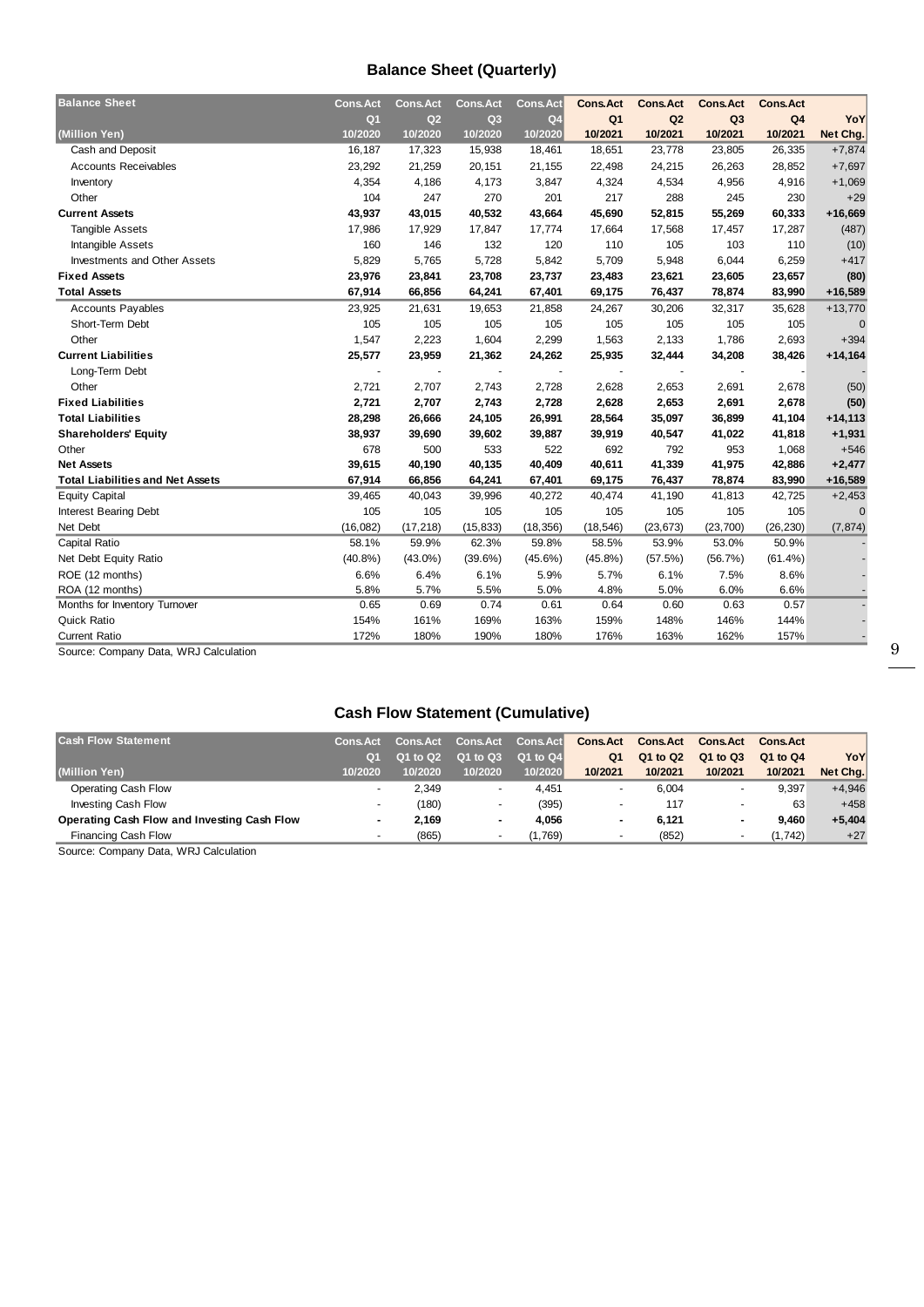#### **FY10/2022 Company Forecasts**

FY10/2022 Company forecasts, announced on 8 December 2021, are going for prospective sales of ¥97,000m (up 4.9% YoY), operating profit of ¥4,800m (up 1.2%), recurring profit of ¥5,100m (up 1.9%) and profit attributable to owners of parent of ¥3,600m (up 0.5%), while operating profit margin of 4.9% (down 0.2% points). By the way, the Company suggests that the impacts are limited from Accounting Standard for Revenue Recognition being adopted from the beginning of the year, while we refer to prospective changes over the previous year based on a simple comparison here in this report in light of this.



Source: Company Data, WRJ Calculation (quarters in FY10/2022: half-year Company forecasts, pro rata)

Meanwhile, Company forecasts are going for prospective annual dividend of ¥100.00 per share (¥50.00 as of the end of Q2 and ¥50.00 as of the yearend), implying payout ratio of 25.1%. Compared with annual dividend of ¥90.00 (¥40.00 as of end of Q2 and ¥50.00 as of the yearend), implying payout ratio of 23.2%, in the FY10/2021 results, the Company is to increase dividend per share by ¥10.00, which means that the Company is planning to increase dividend per share for the ninth consecutive year for FY10/2022. At the same time, the Company is buying back own shares during a scheduled period from 9 December 2021 to 30 April 2022, The number of own shares to be bought back is 100,000, collectively, equating 1.10% of shares outstanding but for treasury shares and/or collective ¥500m in term of amount. On top of this, the Company retired treasury shares for the first time on 15 December 2021 as much as 300,000 in the number equating 2.78% of shares outstanding prior to this retirement, currently resulting in the number of shares outstanding being 10,500,000 in the number.

Assuming the above-mentioned share buyback is fully accomplished, the Company suggests prospective total return ratio of 38.9% for FY10/2022, which is lower than 50.9% in the FY10/2021 results. Still, the Company does suggest a policy to keep some 50% in total return ratio for FY10/2022, implying a high probability for the Company to buy back own shares also during the period of H2 (May 2022 to October 2022).

10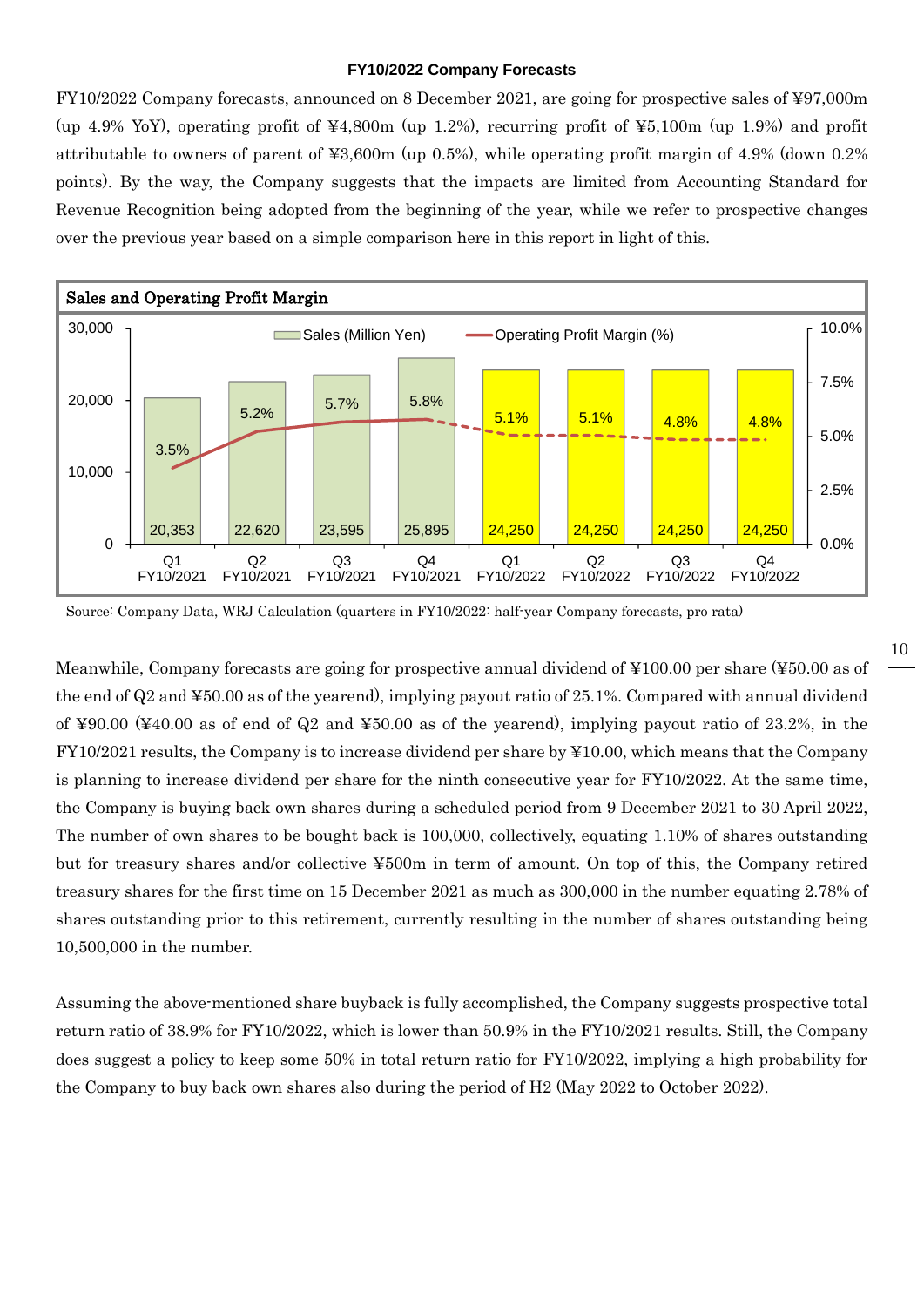#### **Long-Term Prospects**

On 8 December 2021, the Company raised performance target of SENSHU ELECTRIC Group Midterm Management Plan. Currently, the Company is calling for prospective sales of ¥105,000m, recurring profit of ¥6,300m and recurring profit margin of 6.0% for FY10/2024. Setting the FY10/2021 results as point of origin, the Company is calling for CAGR of 4.3% for sales and 8.0% for earnings during a three-year period towards FY10/2024. Meanwhile, the performance target has been upgraded by ¥5,000m (5.0%) for sales and by ¥1,300m (26.0%) for recurring profit, when compared with the latest one announced on 9 December 2020.



Source: Company Data, WRJ Calculation

According to the Company, as a result of "comprehensively taking into account changes in the business climate surrounding itself and trends of the recent progress in its various measures, etc.", it has announced the above-mentioned upgrade. Specifically, it appears that the background for this is that FY10/2021 initial Company forecasts (announced on 9 December 2020) were far exceeded due mainly to favorable performance of FA cables and unexpected rise in Copper Prices, i.e., by ¥10,363m (12.6%) for sales and by ¥1,454m (41.0%) for recurring profit. Meanwhile, the plan has remained unchanged for prospective ROE for FY10/2024, i.e., "8.0% or more". However, the Company saw ROE of 8.6% for the FY10/2021 results, having already achieved "8.0% or more", while going for ROE of 8.2% for FY10/2022 at the same time.

#### 11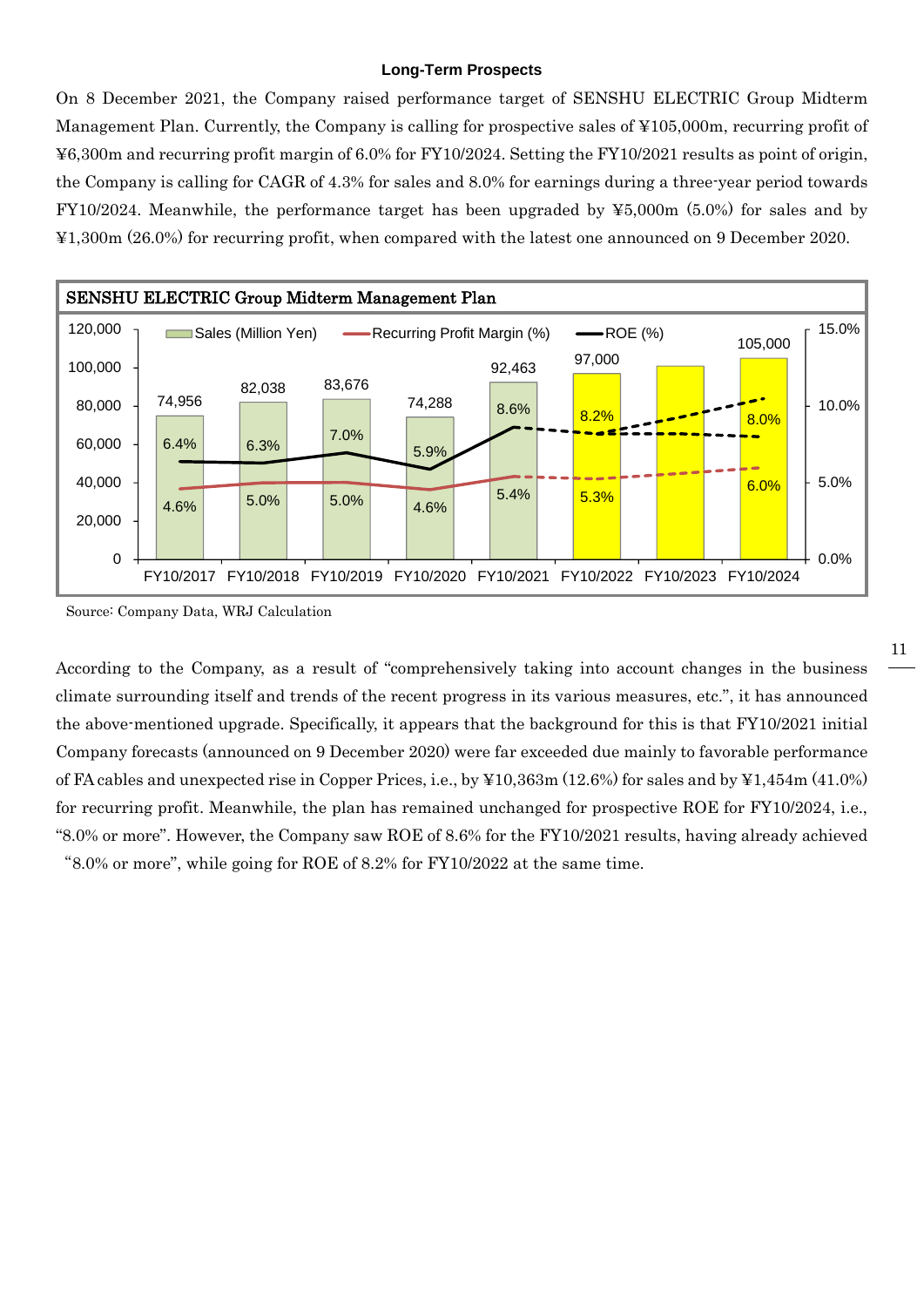## 4.0 Business Model

#### **Technology-Oriented Trading House Mainly of Electric Cables**

The Company, technology-oriented trading house mainly of electric cables, has gone through the 70th anniversary on 18 November 2019, while having made a preference to get listed on the "prime market" on the occasion of upcoming change of market classification on Tokyo Stock Exchange scheduled for April 2022. At the same time, the Company will consistently create added value together with the three business models, comprising a) JUST IN TIME SYSTEM, b) original products and c) cable assemblies.



Source: Company Data

The Company adopts a) JUST IN TIME SYSTEM in its mainstay operations of stocking and selling for electric cables, under which it "delivers the required merchandise as much as needed when needed" as a motto. Together with this, the Company runs the first-class integrated operations on ordering to delivery in the marketplace, fulfilling demand from customers as many as 3,500 or more in the number, belonging to a variety of business operations.

The Company's suppliers, manufacturers of electric cable (mainly smaller and/or midsized) as many as 250 or more in the number, directly deliver electric cables to major end users represented by telecom carriers and electric power companies, while taking advantage of efficient distribution systems of trading houses, including the Company, for deliveries to users other than the major end users to a large extent. For the Company, the mainstay commercial distribution starts with manufacturers of electric cables to the Company, which is followed by the Company to electrical facilities materials sales companies (some 1,100 in the number for the large-scale ones in Japan), which is, then, followed by electrical facilities materials sales companies to end users represented by electrical construction companies (60,000 or more in the number nationwide). Meanwhile, the Company directly delivers to the largest electrical construction companies (some 30 in the number) as well as running operations to directly supply end users, which is called direct demand.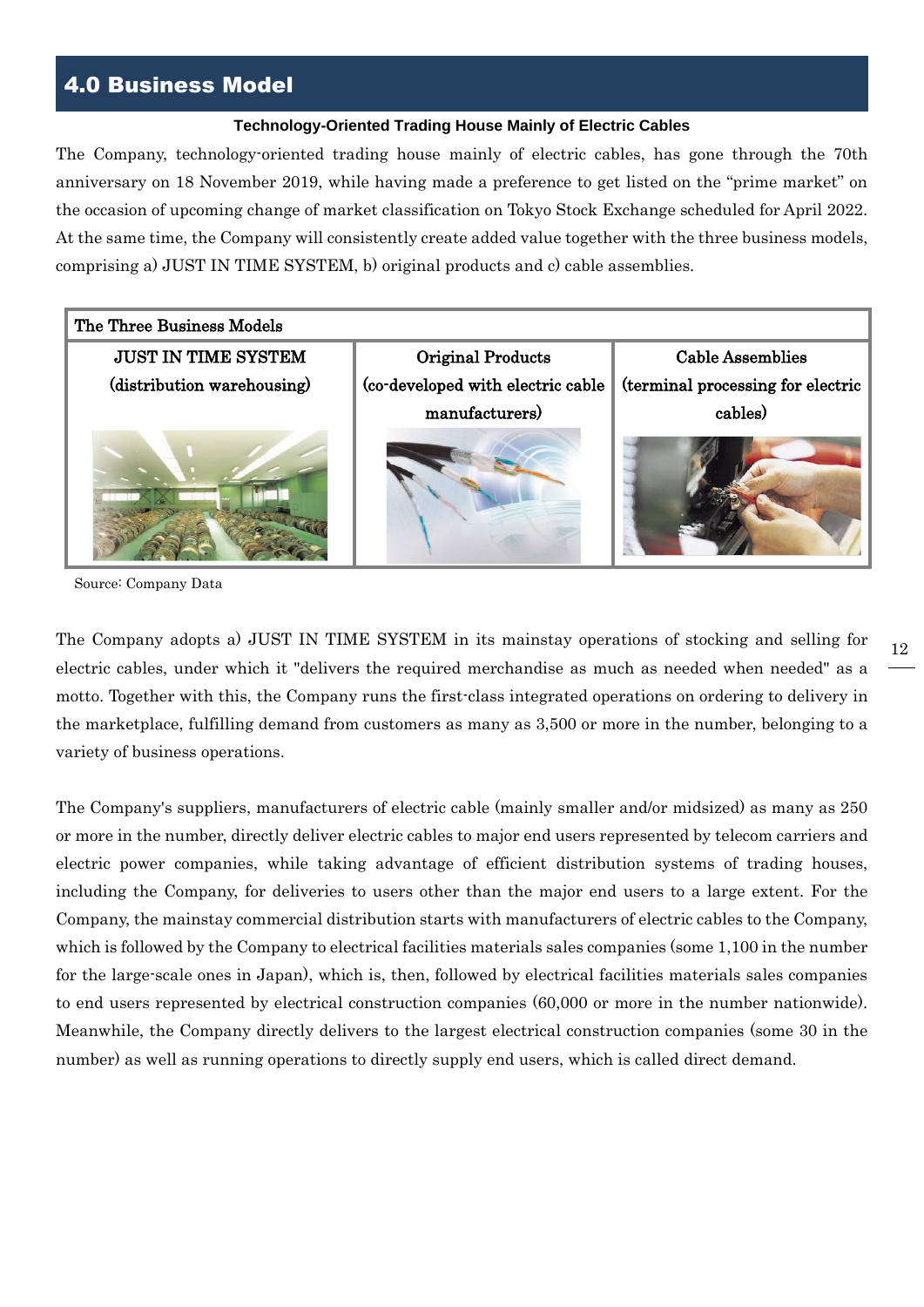In terms of the FY10/2021 results, sales associated with electrical facilities materials sales companies accounted for 48.0% of total by sales channel, while 27.9% for direct demand and 19.0% for electrical construction companies. Speaking of end users belonging to direct demand, the Company suggests that they are often so-called private-sector-capex-related, running business of machine tools, industrial machines, automotive facilities and semiconductor and LCD facilities.

In other words, when viewed by category, sales of direct demand are basically of FA cables, while it is characterized by added value relatively higher. Amongst others, b) original products are said to create added value high in particular. They are literally "original" in a respect of being co-developed with smaller manufacturers of electric cables, the suppliers for the Company, in line with specific and detailed needs of each end user, implying that the operations create additional added value to a corresponding extent. On top of this, they are not exposed to competition and thus carry gross profit margin relatively higher in this respect too.

Meanwhile, the Company, running operations of sale at 17 locations nationwide covering Hokkaido to Okinawa in Japan, deals in electric cables as many as more than 50,000 in the number of items, which is said to be maximum in the marketplace. In addition, the Company says that it always stocks sufficient inventory required, in distribution warehousing with the floor area of some 60,000 ㎡, currently equating some ¥4,200m (on a parent basis), while the key contents here are of FA cables, including b) original products.

At the same time, the Company has facilities for c) cable assemblies (terminal processing for electric cables) in 7 locations out of the above-mentioned 17 locations, running operations to manufacture semi-finished products associated with electric cables and thus there is an aspect that the Company is able to additionally create added value by this extent. Basically, the Company is in charge of distribution of purchased electric cables, but there are cases where it is deeply involved with provision of b) original products which are value added to a large extent as well as pursuing creation of added value by means of developing c) cable assemblies (terminal processing for electric cable) in line with customer requests.

For summing up, the Company is actively working to maximize creation of added value by efficiently running operations of stocking and selling for electric cables with a) JUST IN TIME SYSTEM as well as by being deeply involved with b) original products and c) cable assemblies (terminal processing for electric cable) with own expertise and knowhows. Thus, the Company is positioned as technology-oriented trading house mainly of electric cables.